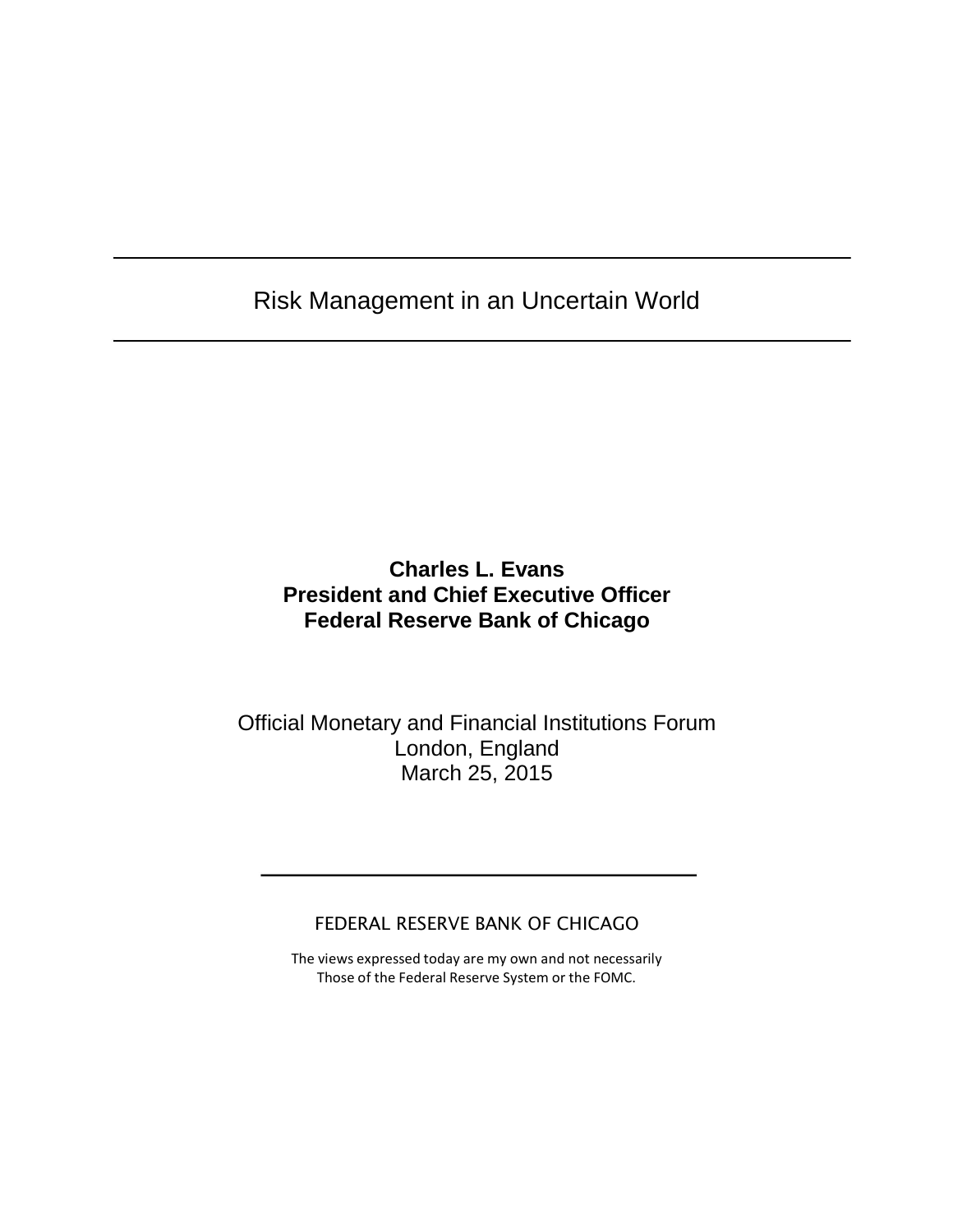#### **Risk Management in an Uncertain World**

Charles L. Evans President and Chief Executive Officer Federal Reserve Bank of Chicago

#### **Introduction**

Thank you for that warm introduction. It is a great pleasure to join the impressive list of speakers to your group. I look forward to your insightful remarks. My views are sharpened through comments I get from the audience and getting an international perspective is particularly helpful. So, I am most appreciative for this opportunity.

Today I will first discuss recent developments and my outlook for the U.S. economy. I will then explain how that outlook and the risks around it shape my views about the appropriate timing and pace of eventual Federal Reserve policy normalization. I should note that my commentary reflects my own viewpoint and does not necessarily represent the views of my colleagues on the Federal Open Market Committee (FOMC) or within the Federal Reserve System.

In particular, I expect to see continued solid growth in real activity and further improvements in labor markets in the U.S. Our outlook for economic activity is probably on its best footing since the recovery began in mid-2009.

However, inflation is too low relative to the FOMC's 2 percent objective. In fact, inflation has averaged just 1-1/2 percent for the past six years, and it is hard to see inflation heading up to target in the near term. This worries me quite a bit, and I will spend a good deal of time today explaining my concern.

It is largely because of this outlook for inflation that I think the FOMC should refrain from raising the federal funds rate (our traditional short-term interest rate policy tool) until there is much greater confidence that inflation one or two years ahead will be at our 2 percent target. I see no compelling reason for us to be in a hurry to tighten financial conditions until then.

#### **Goal-Oriented Approach to Monetary Policy**

For some time now, I have been advocating a goal-oriented approach to monetary policy<sup>[1](#page-1-0)</sup>. This is distinct from an instrument-rule approach, like in Taylor (1993). In fact, it is more closely related to a seminal Taylor (1979) article's treatment of optimal monetary policy. The Federal Reserve Act mandates that monetary policy should work to foster financial conditions that promote both full employment and price stability. To

<span id="page-1-0"></span> $1$  This is a point I've been making regularly in my public appearances since 2010. See, for example, Evans (2010, 2011, 2014c, 2014b). Minneapolis Fed President Kocherlakota (2015) supports the same approach.  $\overline{a}$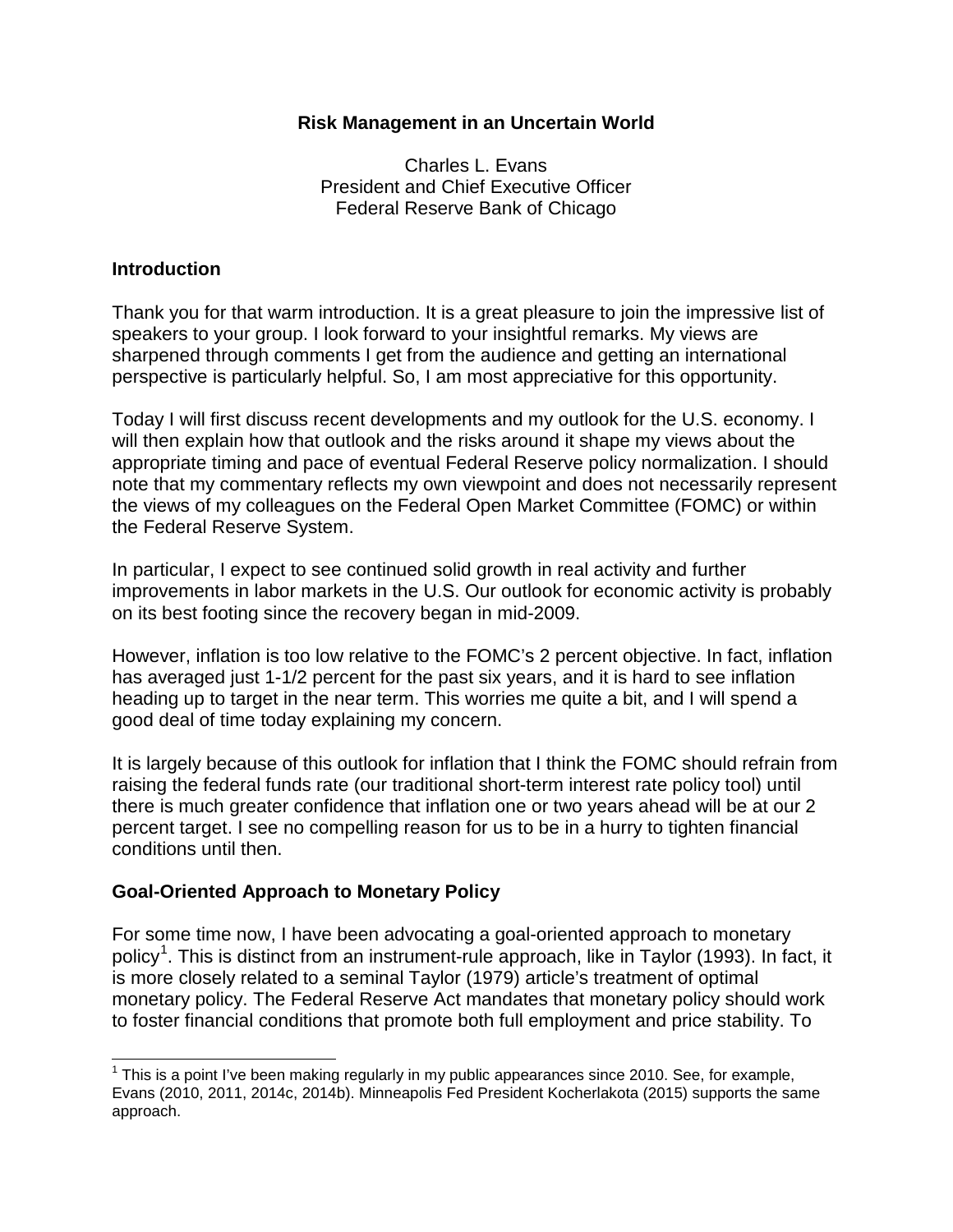me, this means setting our policy tools with the aim of achieving both of our goals in a reasonable amount of time while minimizing potential risks associated with uncertainty over the course of future economic events. This is a tall order, but that's the stuff of central banking.

Before I get to the specifics of how I think policy should be set in the current circumstances, let me first discuss where I see the U.S. economy standing today with respect to our goals of full employment and price stability.

#### **Nearing Our Employment Goal**

Following years of false starts and tepid growth, the pace of U.S. economic growth these past two years has been quite good. Real gross domestic product (GDP) increased at an average rate of 2-3/4 percent over this time, and growth was at a quite rapid 3-1/2 percent annualized pace in the second half of 2014. Looking ahead, I am expecting growth to average near 3 percent for the next couple years.

As output growth has improved, so has the labor market. Average payroll employment growth was 260,000 per month in 2014 and early 2015. This is well above the average monthly gain of roughly 190,000 during the previous two years. With 3 percent output growth, the average monthly job gain should remain above the 200,000 mark for some time before gradually moving back down toward its longer-run trend.

Since the end of 2010, the unemployment rate has declined significantly and steadily. In each of the past four years, it has fallen by about 1 percentage point and now stands at 5.5 percent. This is terrific progress, but 5.5 percent remains somewhat higher than what a normal, sustainable unemployment rate should be. Most FOMC participants' estimates for the longer-run normal rate of unemployment fall in the range of 5.0 percent to 5.2 percent.**[2](#page-2-0)** Based in part on the extensive analysis done by my staff on compositional and demographic changes in the labor force, I think that it it's more like 5.0 percent.**[3](#page-2-1)** So, in my mind, the degree of labor market slack may be somewhat larger than what some others infer from the 5.5 percent U.S. unemployment rate.

Some other labor market indicators support this assessment of slack. For example, the number of people who are involuntarily employed part time remains unusually high. If the economy were closer to full employment, these individuals would have more opportunities to find full-time jobs. Furthermore, wage growth has been much lower than one would expect if labor markets were closer to normal.

<span id="page-2-0"></span> $2$  See Federal Open Market Committee (2015), which features the most recent results from the Summary of Economic Projections. The full range of longer-run projections for the unemployment rate is 4.9 percent to 5.8 percent.  $\overline{a}$ 

<span id="page-2-1"></span> $3$  See Aaronson et al. (2014)—which is recent research by Chicago Fed staff on labor force participation rates and the natural rate of unemployment, or longer-run normal rate of unemployment (which represents the unemployment rate that would prevail in an economy making full use of its productive resources).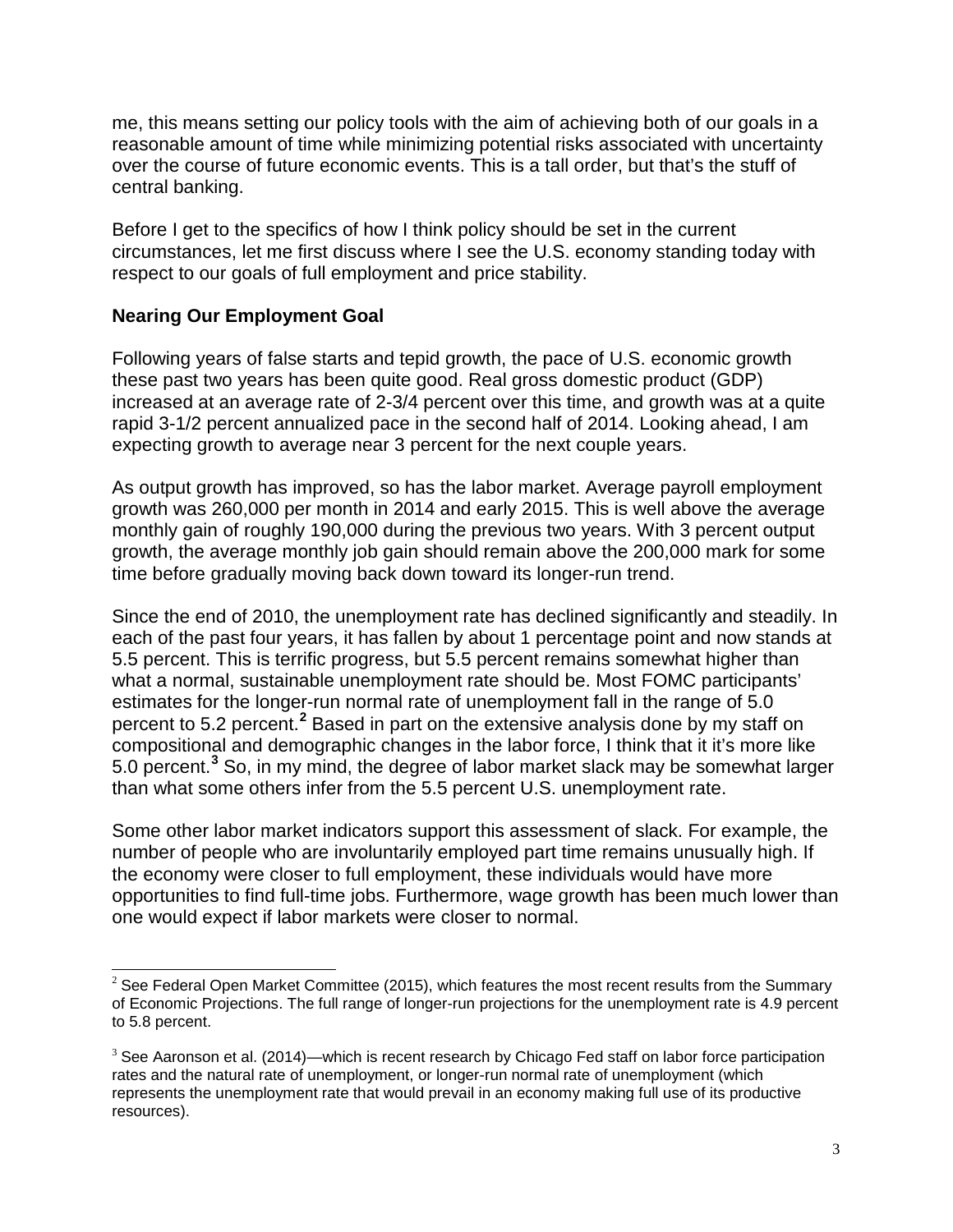Even with these caveats, the U.S. economy and labor markets have seen great improvement over the past two years. Monetary policy has been an important factor in this progress. The Federal Reserve initially responded to the financial crisis and ensuing deep recession by providing accommodation in the usual way — by cutting short-term interest rates. But once rates hit their zero lower bound (ZLB), we had to turn to other nonconventional tools to provide further accommodation, notably large-scale asset purchases (LSAP) and guidance regarding future movements in the federal funds rate.**[4](#page-3-0)**

One of our most notable and controversial responses followed our September 2012 meeting. At that time, three years into the recovery, the unemployment rate was over 8 percent. Moreover, forecasts showed a strong risk that improvements in the labor market were about to stall.**[5](#page-3-1)** It was clear that more accommodation was needed, but just how to provide that accommodation was unclear. Against this backdrop, the FOMC announced that the Fed would steadily purchase \$85 billion of long-term Treasury and mortgage-backed securities each month until we saw substantial improvement in the outlook for the labor market. This open-ended program is often referred to as QE3.**[6](#page-3-2)**

Within a year, more accommodative financial conditions helped reenergize employment gains. Borrowing rates declined. Car sales rose, and consumer conditions improved. This recovery is all the more remarkable in that it occurred at a time when already strong headwinds — such as higher income tax rates and cuts in federal spending were gaining strength.

Of course, to be completely fair, the U.S. economy was long overdue for just such an acceleration in growth and employment. So, maybe the past couple of years have been a combination of luck and good policy. I don't think it was all luck. Just as it's good to be lucky, it's also good to be resourceful.

Regardless of whether it was good fortune or effective policy that propelled growth, our asset purchase program and the explicit conditions of its implementation demonstrated clearly that the Federal Reserve is fully committed to undertaking goal-oriented monetary policy actions. The sheer size of our asset purchases certainly had some direct effect on lowering interest rates. But these policies were all the more effective because of their open-ended, goal-oriented nature that confirmed our commitment to act until we saw the desired improvements in labor markets.

Now let me turn to inflation.

<span id="page-3-0"></span><sup>&</sup>lt;sup>4</sup> For more on LSAPs, see Board of Governors of the Federal Reserve System (2015a). For more on our guidance regarding future movements in the federal funds rate, see Board of Governors of the Federal Reserve System (2015b).  $\overline{a}$ 

<span id="page-3-1"></span> $<sup>5</sup>$  For instance, the central tendency of FOMC participants' projections made in September 2012 (see</sup> Federal Open Market Committee, 2012a) was for the unemployment rate to edge down from 8.1 percent in 2012 to 7.9 percent in 2013. The September 2012 forecasts from the *Blue Chip Economic Indicators*

<span id="page-3-2"></span>showed a similarly shallow path for the projected in the product of quantitative easing) in October 2014; see Federal Open Market Committee (2014).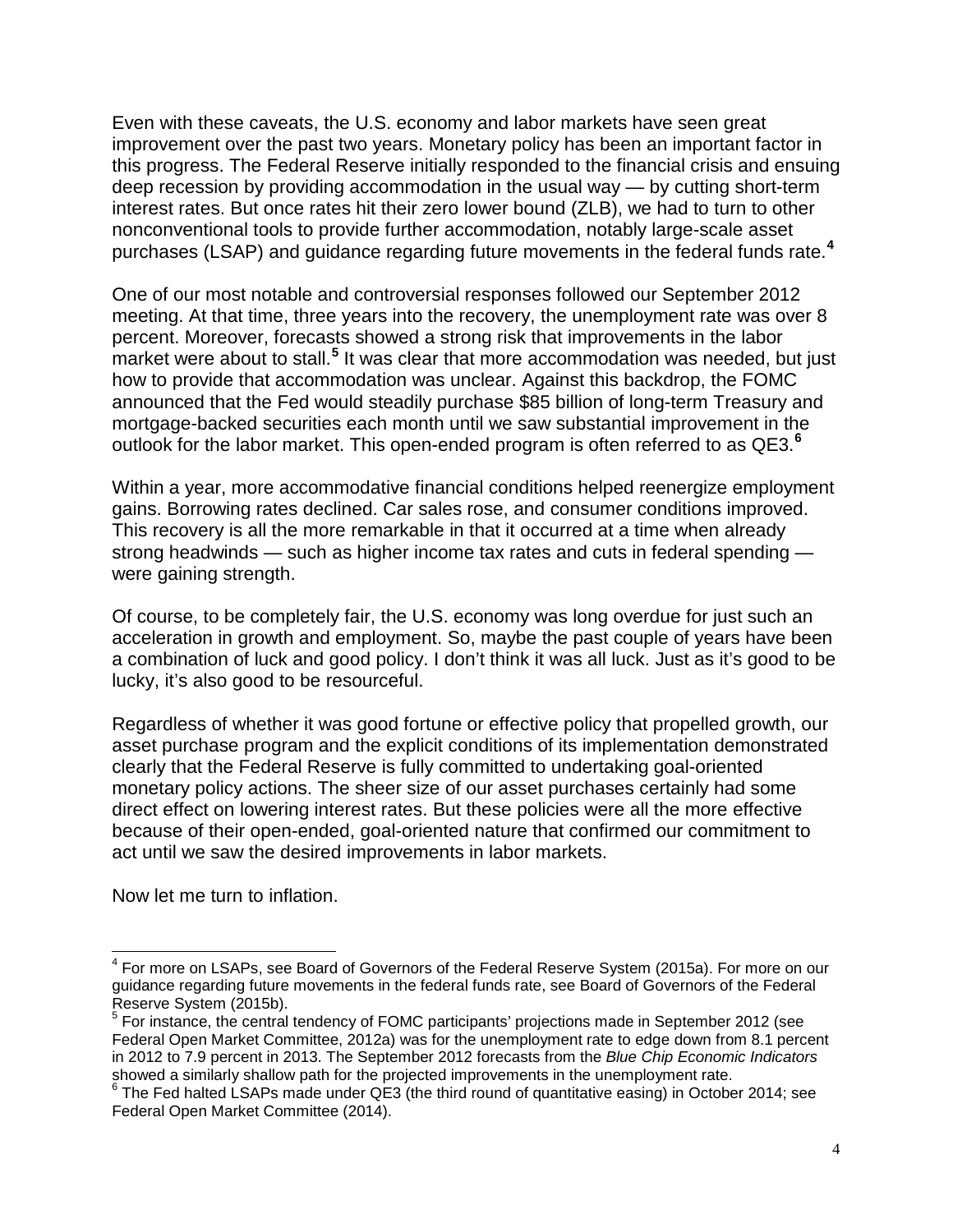#### **Missing Our Inflation Goal**

Since 2012, the FOMC has set an explicit longer-run goal for inflation of 2 percent as measured by the year-over-year rate of change in the Price Index for Personal Consumption Expenditures (PCE).<sup>[7](#page-4-0)</sup> Inflation has been running well below this rate for quite some time, averaging 1-1/2 percent for the past six years. Currently, core PCE prices are up 1.3 percent from a year ago.<sup>[8](#page-4-1)</sup> Of course, there are other measures of inflation, such as the well-known Consumer Price Index  $(CPI)$ . The CPI inflation runs 1/4 to 1/2 of a percentage point higher than PCE inflation on average due to differences in methodology. So a 2 percent target for PCE inflation equates to something closer to a 2-1/2 percent goal in terms of CPI inflation. By this measure, too, inflation is falling well short of our goal, as changes in the CPI have averaged less than 2 percent since 2008.

Simply put, inflation is too low. I know that it sounds unusual for a central banker to make that claim. I certainly never expected I would utter those words. Those of you who are as old as I am have heard the refrain for most of your mature life that inflation is too high and it needs to be lower.

My long-held views on inflation were forged in the 1970s and early 1980s. U.S. inflation rose to an alarming 10 percent during that period and seemed destined to remain there.<sup>[10](#page-4-3)</sup> Fearing that inflation was spiraling out of control, the Paul Volcker-led Fed raised interest rates steeply and successfully broke the back of double-digit inflation. By the time of Volcker's departure in 1987, inflation was running about 4 percent a year. The Greenspan-led Fed then spent the next dozen or more years trying to inch inflation down to about 2 percent. That goal was achieved in the early 2000s, and the Fed has aimed to bring PCE inflation in at 2 percent for the past ten or more years. First, this was an informal objective, but later it was made an explicit goal.

Why is it important for the Federal Reserve to achieve its 2 percent inflation objective? What is the problem posed by too-low inflation? Simply put, prolonged and significant deviations of actual inflation from what consumers and businesses are expecting when they make long-term investment decisions could impose significant costs on the economy.

For instance, interest rates on loans are set high enough to compensate lenders for expected inflation. From the lender's point of view, if actual inflation exceeds the level expected when the loan was originated, loan payments remain fixed in nominal terms, but the purchasing power of those interest receipts is less than lenders had expected. So, unexpectedly high inflation hurts creditors.

<span id="page-4-0"></span> $\frac{7}{1}$ This was first acknowledged in Federal Open Market Committee (2012b).  $\overline{a}$ 

<span id="page-4-1"></span><sup>&</sup>lt;sup>8</sup> Core PCE inflation strips out the volatile energy and food prices and thus provides a more accurate reading on underlying inflation trends than the overall PCE inflation. I discuss this measure again later.<br><sup>9</sup> The CPI differs from the PCE in methodology and the basket of goods and services it tracks.

<span id="page-4-3"></span><span id="page-4-2"></span> $10$  For the four quarters ending in 1975:Q1, core PCE inflation was 10.1 percent and then, more than five years later, stood at 9.7 percent for the four quarters ending in 1980:Q4.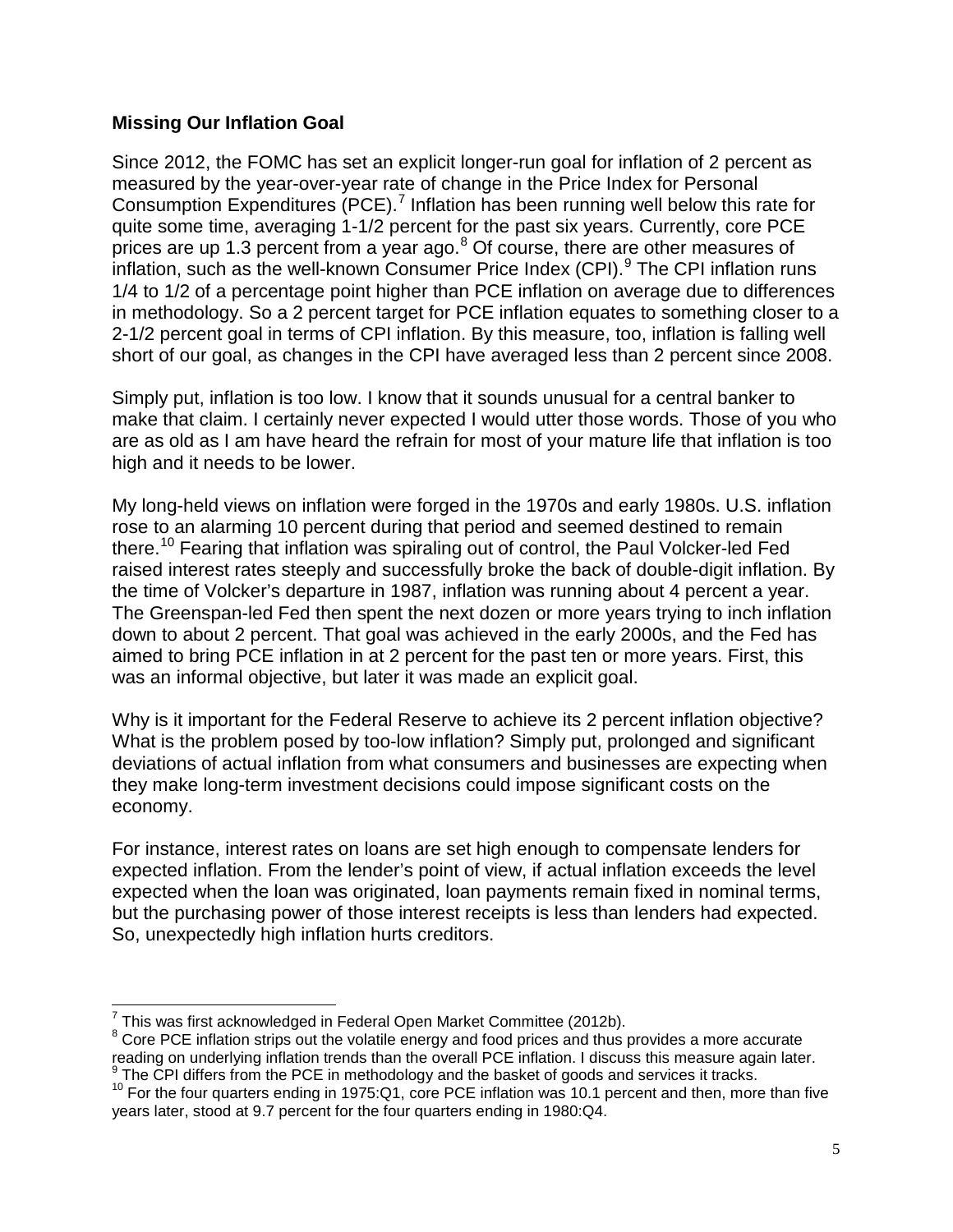On the flip side, when prices and, along with them, wages and incomes rise at a slower rate than anticipated, borrowers' fixed monthly loan obligations become more burdensome. And the longer inflation undershoots borrowers' expectations, the higher are these real costs. These costs have been accumulating for the past six years, during which inflation has underrun the FOMC's 2 percent target that borrowers had relied upon. To meet these higher real costs, borrowers must cut back other spending, reducing aggregate demand and ultimately weighing on economic activity.

This is one of several reasons why we need to achieve our 2 percent inflation objective. It also explains why achieving symmetry around our 2 percent goal is important.

#### **Slow and Uncertain Improvement toward Our Inflation Goal**

To reiterate, I am concerned about the current low inflation environment in the United States and about the inflation outlook. Core inflation is about 1.3 percent today, and my forecast has it rising to 2 percent only by the end of 2018. This is a woefully gradual pace. Furthermore, there are downside risks to my projection.

Since last summer, the dollar has appreciated nearly 23 percent against major currencies. The stronger dollar presents a clear disinflationary pressure through its influence on U.S. import prices. Similarly, the dramatic decline in oil prices lowers consumer inflation, albeit temporarily, even as it bolsters the real spending capacity of consumers and businesses.

If lower energy and import prices result in just a one-time drop in consumer prices, then they would not be an issue for monetary policymakers to worry about. But if the lower pricing gets embedded more persistently in the longer-run inflationary expectations of households and businesses, this would make it even harder to get inflation back to its 2 percent target. The Fed needs to be ready to take steps counteracting any indications that longer-run inflation expectations are deviating from 2 percent.

I should note that low inflation is a global phenomenon. In part, this reflects slower global growth and disinflationary pressures in most advanced economies. Of course, a global slowdown also presents some downside risk to the outlook for growth in the U.S.

#### **An Appropriate Path for Monetary Policy**

Given this assessment, what is my outlook for monetary policy and the most appropriate path for the U.S. interest rates?

Four times a year, my colleagues and I submit forecasts of real GDP growth, the unemployment rate, and inflation over the next three years. There is no single assumption of appropriate policy that all the FOMC participants use to shape their forecasts. Therefore, along with those projections, we provide our individual assumptions for the appropriate path for monetary policy that underlies our economic forecasts. These forecasts are reported as the Summary of Economic Projections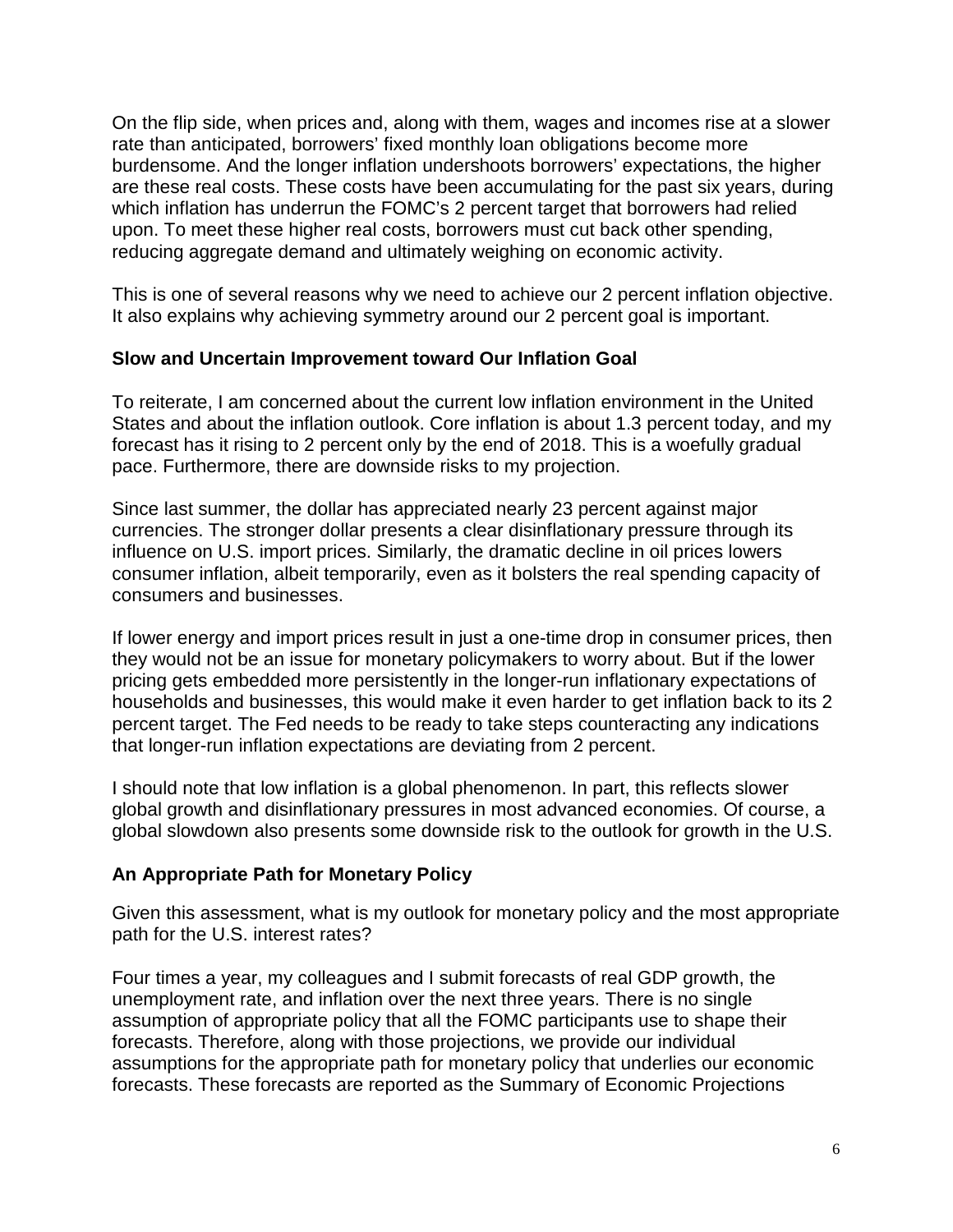(SEPs), with the policy expectations presented in what is often referred to as the "Dot Plot."

# Appropriate Pace of Policy Firming



Source: Interest rate projections are from the March 18, 2015 FOMC Summary of Economic Projections. Market expectations are from OIS futures as of March 17, 2015.

Our Chair, Janet Yellen, discusses this chart during her press conferences.

In the latest projections made just last week, 15 of the 17 FOMC participants expected that it would be appropriate to raise the federal funds rate sometime this year.<sup>[11](#page-6-0)</sup> As you can see from the chart, while there is a fair amount of dispersion among the individual participants' projections, the median for the target federal funds rate at the end of this year is a bit above half a percent. And note that FOMC participants' views differ even more in regard to the end of 2016: Most expect the fed funds rate to be set below 2 percent, but three of my colleagues think the fed funds rate should be in the range of 3 to 4 percent by the end of that year.

The "median participant" expects the target fed funds rate to be about 1-3/4 percent by the end of 2016. In other words, according to the median path for the target fed funds rate as projected by FOMC participants, rate increases of about 50 basis points for this year and 100 basis points next year are to be expected. The FOMC meets eight times a

<span id="page-6-0"></span> $11$  See Federal Open Market Committee (2015). Note that the number of voting members differs from the number of participants. Every participant provides a forecast, but the voting members rotate annually. For example, the president of the Cleveland Fed and I alternate votes every other year.  $\overline{a}$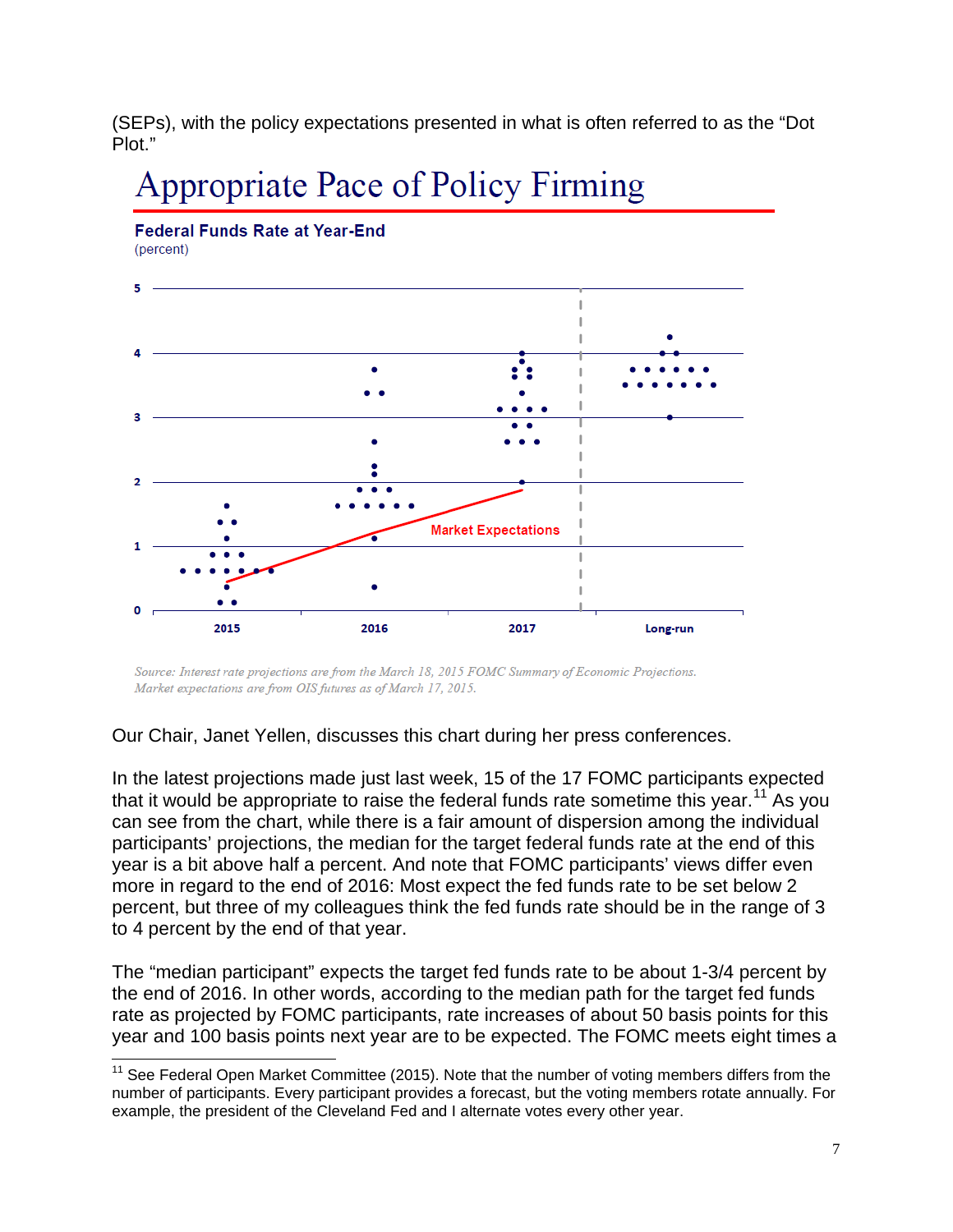year. So, the projected path is consistent with a 25 basis point increase at every other FOMC meeting. I should note that this would be a considerably slower, more gradual pace of rate increases than those implemented in 2004 through 2006 — the last time the Fed normalized policy following an extended period of very low interest rates.

The solid red line in the dot plot shows financial market participants' expectations for our policies. Currently, they expect an even slower pace of rate hikes than the FOMC participants do. In fact, market expectations puts the target rate at the end of 2016 at about 1 percent — 75 basis points below the median FOMC forecast.

What is my personal view of the appropriate path for Fed policy? I think economic conditions are likely to evolve in a way such that it will be appropriate to hold off on raising short-term rates until 2016.

Economic activity appears to be on a solid, sustainable growth path. However, inflation is low and is expected to remain low for some time — and I have serious concerns that inflation will run even lower than I expect.

Accordingly, in my view, a prudent risk-management and goal-oriented approach to U.S. monetary policy dictates that we continue to assess inflation developments for some time before generating more restrictive financial conditions.<sup>[12](#page-7-0)</sup> One risk I worry about is that we begin to raise rates only to learn that we misjudged the strength of the economy. Another is that some disinflationary shock will hit as we drift along a low inflation path. In either of these cases, we would find ourselves in the extremely uncomfortable position of being forced to lower short-term rates back to their zero lower bound — a policy position that has already proved challenging for the Fed (and for other central banks). On the other hand, if we were too timid and did not lower short-term rates back to the zero lower bound under either of those circumstances, policy would be overly restrictive.

Now consider an alternative risk: We wait too long to raise rates, and subsequently, inflation picks up faster than the projected gradual path to 2 percent. Given how far inflation is from our target, some greater-than-expected pickup in inflation would actually be welcome. Furthermore, if we were to end up with a period of inflation running moderately above 2 percent, the associated costs would be low. It would just be the symmetric flip side of our recent below-target inflation experience. And in the event the risk of overshooting our target by an uncomfortable margin did arise, given the inertia in inflation, we would likely have ample time to address the problem with moderate increases in interest rates.

I should note that this type of risk-management approach is a long-standing feature of U.S. monetary policy. I quote former Fed Chairman Alan Greenspan from a speech he made in 2004:

<span id="page-7-0"></span> $12$  I have made the case for a cautious approach to tightening financial conditions based on riskmanagement considerations in earlier speeches. See, for example, Evans (2014a).  $\overline{\phantom{a}}$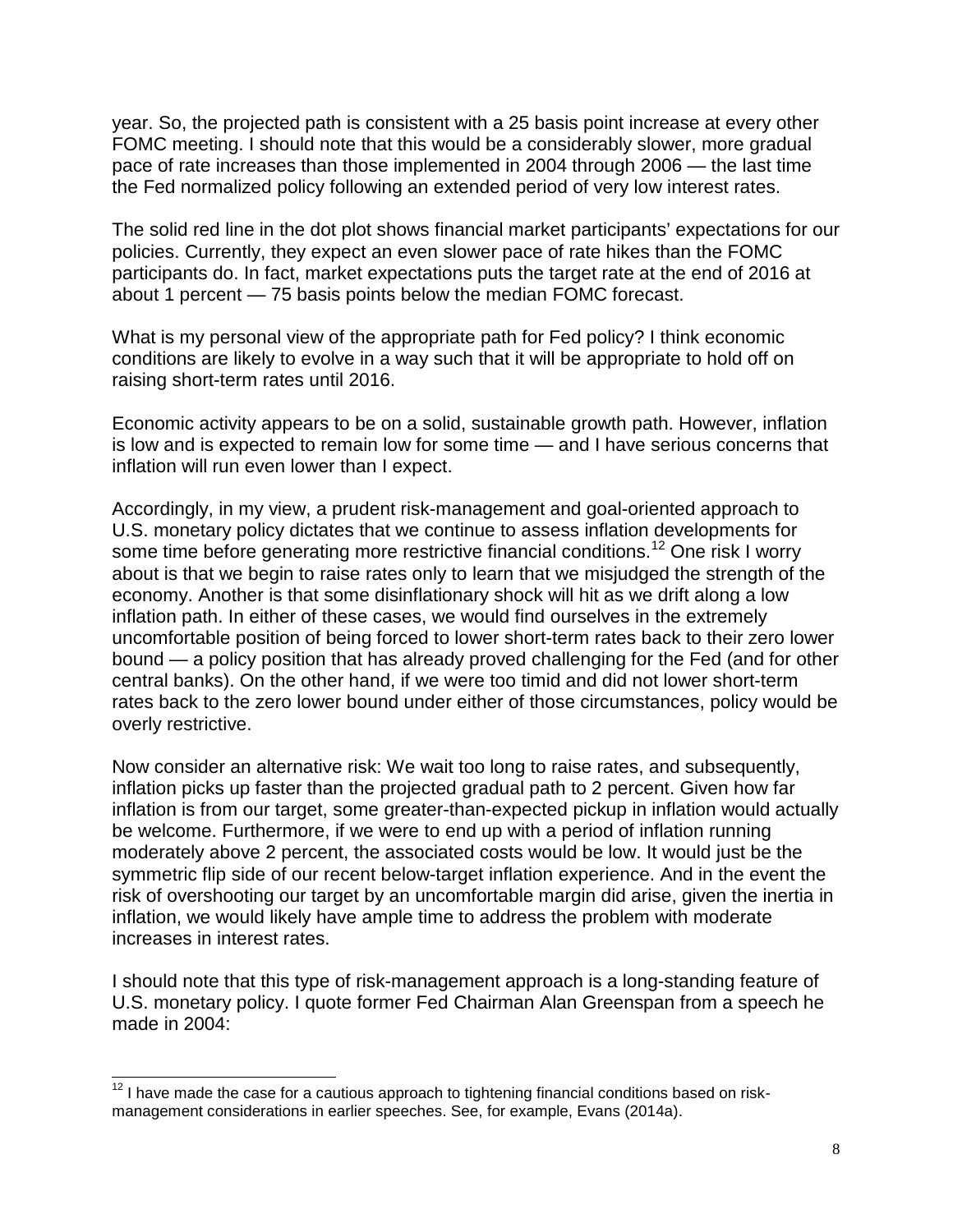The conduct of monetary policy in the United States has come to involve, at its core, crucial elements of risk management. This conceptual framework emphasizes understanding as much as possible the many sources of risk and uncertainty that policymakers face, quantifying those risks when possible, and assessing the costs associated with each of the risks.<sup>[13](#page-8-0)</sup>

In a recent Brookings paper, some of my colleagues at the Chicago Fed and I show that the FOMC's policy communications contain numerous instances when the Committee appeared to use a variety of risk-management rationales for slightly shifting the funds rate higher or lower than conditions might otherwise call for.<sup>[14](#page-8-1)</sup> The Committee often cited uncertainty about the economic outlook or the need to take out insurance against low-probability but potentially costly outcomes as a rationale for such actions. The Asian financial crisis in 1997–98 and then the tragedy of September 11, 2001, are two of the more prominent examples that prompted the Committee to respond in this way.

In our Brookings paper, we develop some simple theoretical models that illustrate the importance of risk management at the zero lower bound. We show that when the economy is at or near the zero lower bound, monetary policymakers should be cautious about raising rates if there is uncertainty about the potential for unforeseen shocks to push the economy back toward the ZLB. The ZLB induces an important policy asymmetry: Although rates can be raised to bring down inflation if inflation comes in surprisingly high, rates cannot be lowered below zero to boost activity or lift inflation after downside shocks. Of course, the further rates are from the ZLB and the closer we are to meeting our policy targets, the less important this effect is. But we aren't there yet.

I should also note that these risk-management considerations mean that the best policies can and should deviate from simple rules that mechanically adjust interest rates as employment and inflation diverge from their long-run targets. These simple rules often will not lead to the best responses to the uncertain economic environment policymakers face day to day. Once again I cite former Chairman Greenspan (2004):

Prescriptions of formal rules can, in fact, serve as helpful adjuncts to policy, as many of the proponents of these rules have suggested. But at crucial points, like those in our recent policy history — the stock market crash of 1987, the crises of 1997–98, and the events that followed September 2001 — simple rules will be inadequate as either descriptions or prescriptions for policy.

#### **Markers of Progress**

Of course, at some time, it will become appropriate to increase the federal funds rate. For me to feel comfortable doing so, I will need to be confident enough that we will achieve our dual mandate goals within an acceptable period of time and that we are at low risk of regressing back to economic conditions that necessitate policy rates

<span id="page-8-0"></span> $13$  Greenspan (2004).

<span id="page-8-1"></span> $14$  Evans et al. (2015).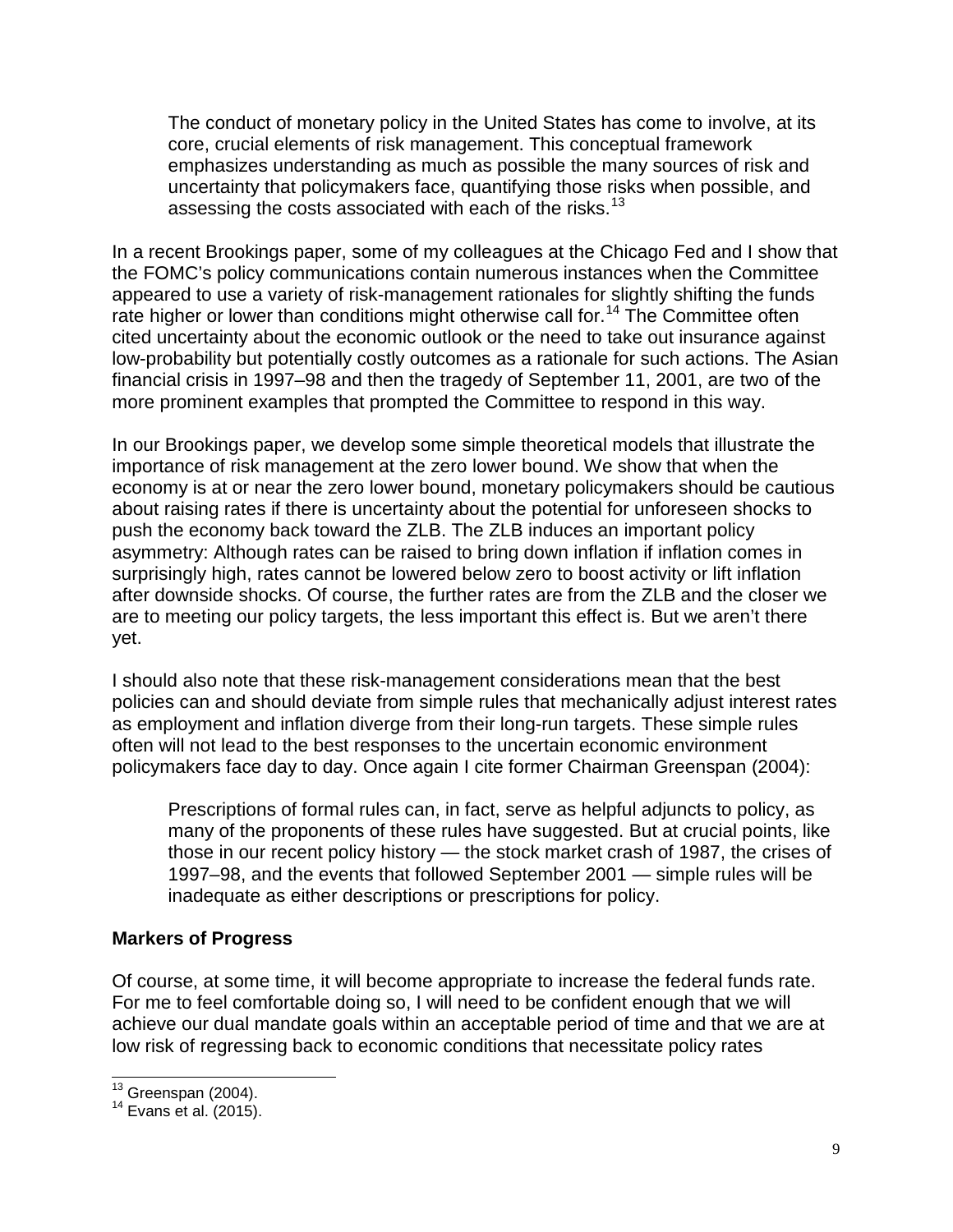returning to their zero lower bound. There are several important indicators that will assure me that growth and inflation are on the right sustainable trajectories.

First, it goes without saying that we need to see continued improvements in labor markets and GDP growth. Even though we have made great strides, the U.S. economy has not yet returned to full employment, and we must be confident that growth will not stall before getting there.

Second, we should feel quite confident that inflation will reach our goal of 2 percent on a sustainable basis within a reasonable amount of time — say, within a year or two. I don't have that level of confidence yet. My forecast assumes policy rates will begin to rise sometime in the first half of 2016, which is a critical element in my approach to generating higher inflation. Even with a liftoff in 2016, my forecast is that we will achieve 2 percent inflation only in 2018. Certainly, I would like to reach our target inflation rate earlier than that — say, in 2017 or 2016, which would be a much more successful outcome.

So what would make me more confident that inflation is heading higher?

A simple signal will be if we start seeing a pickup in the year-over-year rate of change in the price index for core PCE — which strips out the volatile changes in food and energy prices. As a matter of practical forecasting, core inflation today may be about the single best predictor of where total inflation will be a year from now. So I would like to see core PCE inflation begin to rise above its current 1.3 percent rate in a sustainable fashion. If it does not, then that's a clear sign that there are important factors persistently driving down inflation.

I would also need to see stronger growth in wages and other forms of labor compensation. Wage growth has been very weak for quite some time, averaging only 2 to 2-1/2 percent per year for the past five years. Usually, productivity growth of 1 to 2 percent annually and 2 percent inflation would produce wage growth in the range of 3 to 4 percent per year. Wage and compensation growth closer to this range is an important sign not just of diminished labor market slack, but also of cost increases more consistent with an economy running closer to a 2 percent inflation rate.

The last signal I will need to see relates to measures of inflation expectations. Specifically, I need more evidence that the public and financial markets expect that inflation will be rising over the medium term in line with our 2 percent objective. Survey measures of long-term inflation expectations in the U.S. have been remarkably stable since the late 1990s. The optimist in me sees this as an indication of the Fed's credibility with respect to its price stability goal. However, I also worry that survey measures might be like a stopped clock that won't provide a timely signal of changes in inflation attitudes. Some will recall that surveys in Japan showed stable inflation expectations even after the economy had experienced several years of deflation. When expectations did move down, it took extraordinary policy actions by the Bank of Japan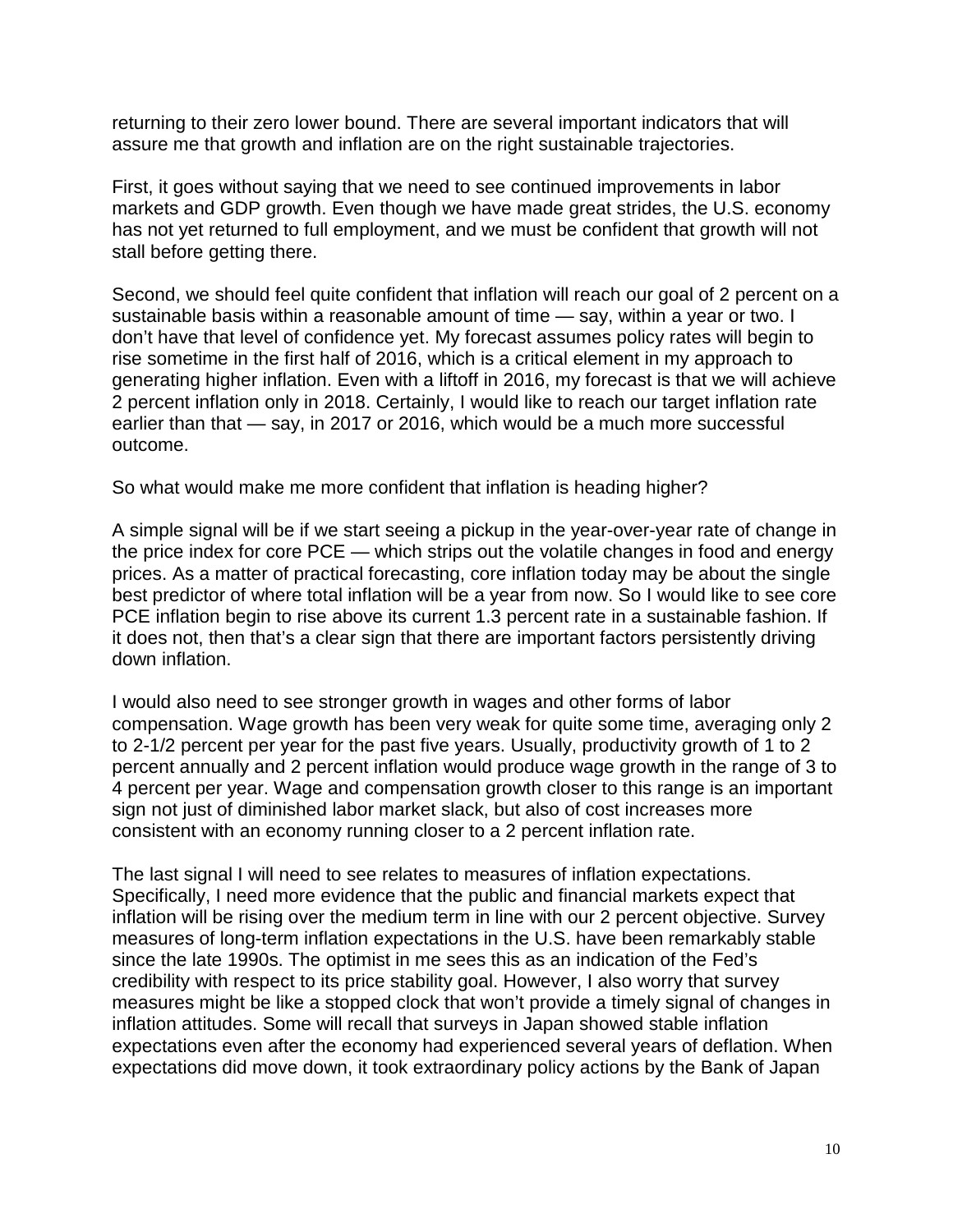to edge them back up. So, I can't help but be cautious and not take too much comfort from the U.S. survey measures.

The large declines in long-term interest rates we have experienced over the past year — and what they might imply for the inflation outlook — offer no comfort either.

Since last July, the yield on ten-year U.S. Treasury securities has declined by about 70 basis points. Over the same period, the difference between the yields on nominal Treasury securities and Treasury Inflation-Protected Securities, or TIPS,<sup>[15](#page-10-0)</sup> has declined almost one for one with long-term nominal yields. This difference, of course, represents the compensation that investors purchasing nominal Treasury securities need to receive because the returns on those bonds are exposed to inflation risk while TIPS returns are not. So it seems these investors now require less extra yield to compensate for bearing inflation risk than they did before. Investors are currently demanding about 1.8 percent in extra yield as compensation for CPI inflation six to ten years from now; however, last July, they were demanding nearly 2.5 percent.[16](#page-10-1) These are large declines that have brought long-term inflation compensation in the U.S. down to the bottom tenth percentile of its historical levels in just a few months.

These data are clearly flashing a warning sign. But are they giving us a reliable signal of a shift in long-term inflation attitudes in the U.S.? Sophisticated econometric models of the term structure of interest rates can be used to parse inflation compensation into a number of factors: market participants' expectations of future inflation, an inflation risk premium, and a residual factor reflecting differences in liquidity and other trading features in these markets. As with most models, the results critically depend on the models' identifying assumptions and the estimation methodology used.

The estimates from some of these models suggest that the primary driver of the fall in yields has been the residual factor. Such developments should be short-lived and soon reverse themselves. Indeed, in the last couple of months, we have seen a small upward movement in inflation compensation and the residual factor.

However, it is possible that some of these term structure models might be conflating movements in liquidity and other trading features with unknown or unmodeled elements that have less benign interpretations and are more persistent. For instance, the changes in the residual factor might reflect a stronger preference for safe assets by global investors.

Similarly, declines in inflation risk premia, even if inflation expectations remain stable, can signal that investors are now viewing low inflation outcomes as being more economically costly. My colleague Narayana Kocherlakota has spoken extensively

<span id="page-10-0"></span><sup>&</sup>lt;sup>15</sup> For more on TIPS, see U.S Department of the Treasury (2013).

<span id="page-10-1"></span> $16$  Note that this 1.8 percent compensation for CPI inflation would translate to about 1.5 percent in PCE inflation terms — well below the FOMC's 2 percent target.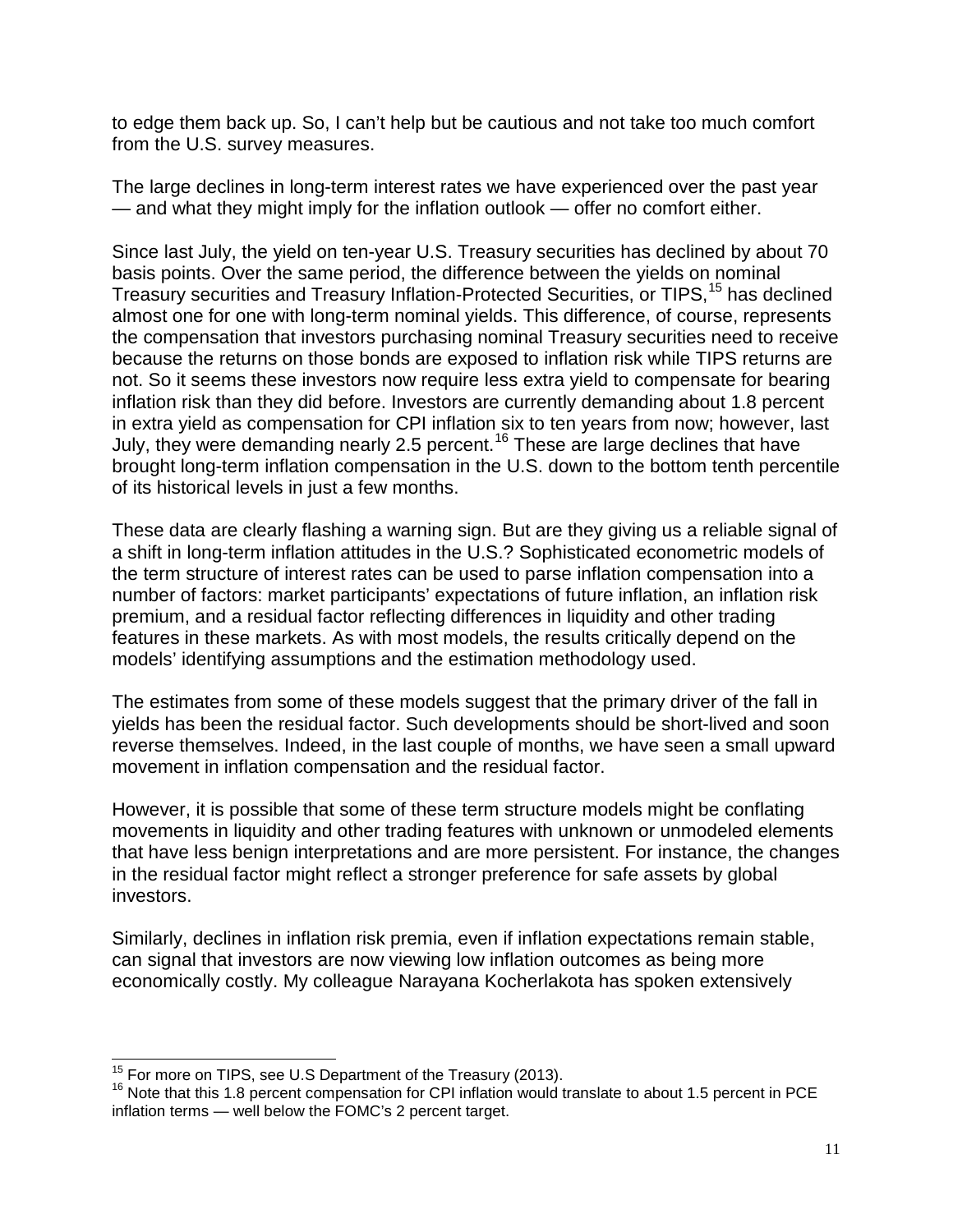about this and has pointed out how such a change in investors' assessment of potential inflation outcomes should be a source of concern for monetary policymakers.<sup>[17](#page-11-0)</sup>

Moreover, not all term structure models indicate that inflation expectations are stable. Most notably, a model estimated by Chicago Fed staff finds only small and unexceptional changes in inflation risk premia during the recent period.<sup>[18](#page-11-1)</sup> It does suggest that expectations of future inflation in the U.S. have moved down. The model relies on the breakdown of inflation among food, energy and core components to better capture the dynamic relationship between interest rates and inflation. Although the model's fitting errors have risen over the past year, its forecasts for inflation five years ahead also have fallen about 20 to 30 basis points over this time. In fact, the model has been projecting very low inflation for some time. For instance, at the end of 2013, its projection for core PCE inflation in 2014 was 1.4 percent, compared with 1.7 percent projected by the *Survey of Professional Forecasters*. [19](#page-11-2) The actual core PCE inflation in 2014 was 1.4 percent. Today, the Chicago Fed model projects that average annual total PCE inflation between February 2018 and February 2021 — three to six years from now — will be only 1-1/2 percent. That is simply too low to be consistent with our longer-run inflation objective of 2 percent.

All told, we cannot definitively state what has driven inflation compensation in the U.S. down in recent months. It could be benign, transitory factors that will dissipate in a few months. In that case, we can take full comfort from the stability of survey measures of inflation expectations. That said, it is also quite possible that market-based measures are capturing unfavorable changes in investors' inflationary attitudes and expectations that survey measures are missing.

Because it is uncertain which scenario is the true one, a risk-management approach to monetary policy, once again, seems appropriate. If it is the benign scenario, then waiting to see inflation compensation recover before normalizing policy would be appropriate. If it is the more worrisome scenario, then we should not begin the monetary policy normalization process until the 2 percent inflation target is closer to our reach. In either case, waiting to begin the policy normalization process seems appropriate.

#### **Current Circumstances Call for Caution**

In summary, I think we should be cautious in raising interest rates. There is no prescribed timeline that must be adhered to and no pre-set script to follow other than that we should let economic conditions and risks to the outlook be our guides for implementing appropriate policy. Given uncomfortably low inflation and an uncertain global environment, there are significant risks, but few benefits, to increasing interest

 $17$  Feldman et al. (2015).  $\overline{\phantom{a}}$ 

<span id="page-11-1"></span><span id="page-11-0"></span> $18$  The specifics of the Chicago Fed term structure model can be found in Ajello, Benzoni and Chyruk (2012).

<span id="page-11-2"></span><sup>19</sup> The 2014 core PCE inflation forecast from the *Survey of Professional Forecasters* (conducted by the Philadelphia Fed) was calculated as the average inflation projected one to four quarters ahead as of the fourth quarter of 2013.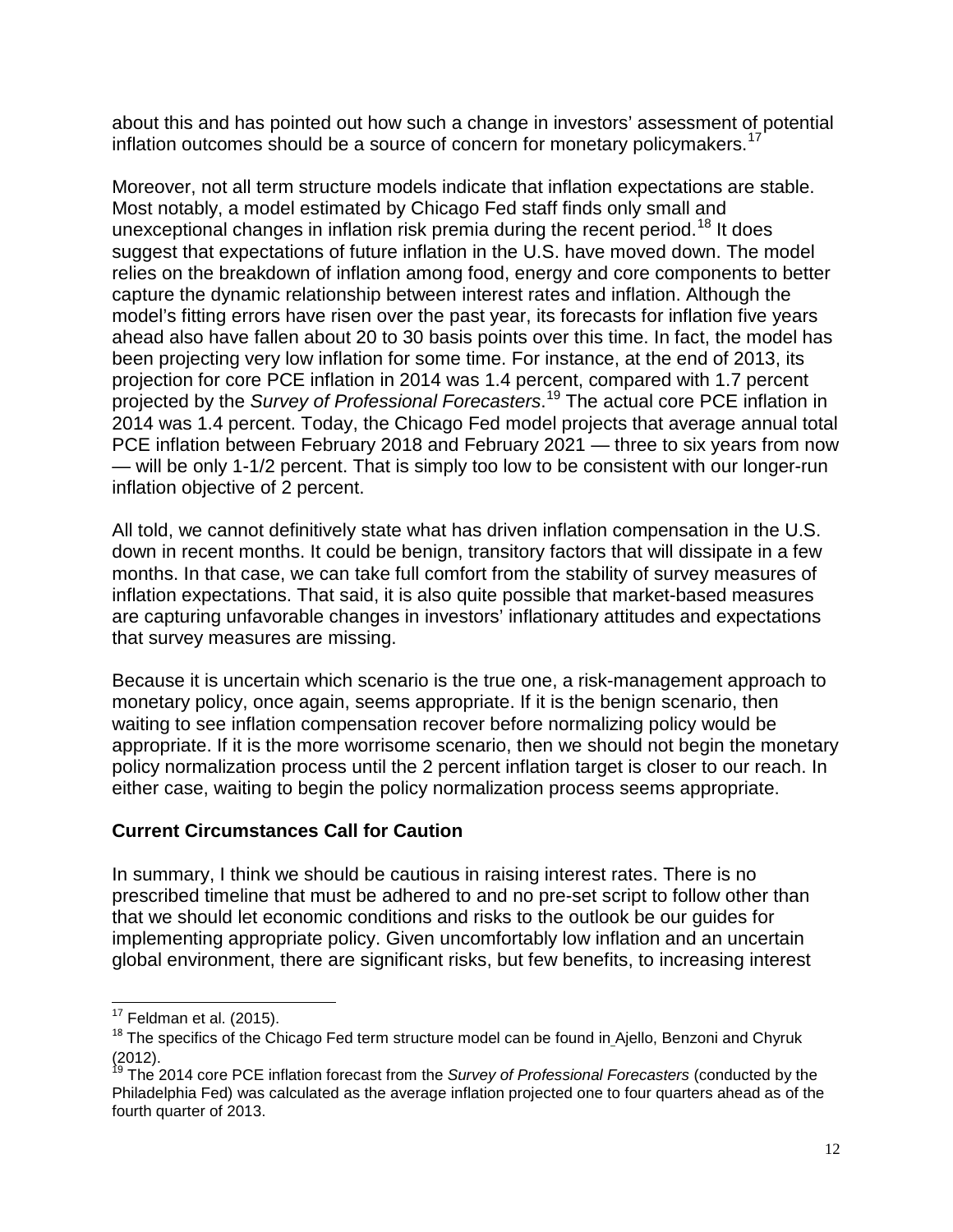rates prematurely. Let's be confident that we will achieve both dual mandate goals within a reasonable period of time before taking actions that could undermine the very progress we seek.

#### **References**

**Aaronson, Daniel, Luojia Hu, Arian Seifoddini and Daniel G. Sullivan,** 2014, "Declining labor force participation and its implications for unemployment and employment growth," *Economic Perspectives*, Federal Reserve Bank of Chicago, Vol. 38, Fourth Quarter, pp. 100–138, available at [https://www.chicagofed.org/publications/economic-perspectives/2014/4q-aaronson-etal.](https://www.chicagofed.org/publications/economic-perspectives/2014/4q-aaronson-etal)

**Ajello, Andrea, Luca Benzoni and Olena Chyruk,** 2012, "Core and 'crust': Consumer prices and the term structure of interest rates," Board of Governors of the Federal Reserve System and Federal Reserve Bank of Chicago, working paper, December 19, available at [http://ssrn.com/abstract=1851906.](http://ssrn.com/abstract=1851906)

**Board of Governors of the Federal Reserve System,** 2015a, "What are the Federal Reserve's large-scale asset purchases?," *Current FAQs*, January 16, available at [http://www.federalreserve.gov/faqs/what-are-the-federal-reserves-large-scale-asset](http://www.federalreserve.gov/faqs/what-are-the-federal-reserves-large-scale-asset-purchases.htm)[purchases.htm.](http://www.federalreserve.gov/faqs/what-are-the-federal-reserves-large-scale-asset-purchases.htm)

**Board of Governors of the Federal Reserve System,** 2015b, "How does forward guidance about the Federal Reserve's target for the federal funds rate support the economic recovery?," *Current FAQs*, January 16, available at [http://www.federalreserve.gov/faqs/money\\_19277.htm.](http://www.federalreserve.gov/faqs/money_19277.htm)

**Evans, Charles L.,** 2014a, "Patience is a virtue when normalizing monetary policy," speech, Peterson Institute for International Economics conference, Labor Market Slack: Assessing and Addressing in Real Time, Washington, DC, September 24, available at [https://www.chicagofed.org/publications/speeches/2014/09-24-14-charles-evans](https://www.chicagofed.org/publications/speeches/2014/09-24-14-charles-evans-patience-monetary-policy-peterson-institute)[patience-monetary-policy-peterson-institute.](https://www.chicagofed.org/publications/speeches/2014/09-24-14-charles-evans-patience-monetary-policy-peterson-institute)

**Evans, Charles L.,** 2014b, "Monetary goals and strategy," speech, 23rd Annual Hyman P. Minsky Conference, Levy Economics Institute of Bard College, Washington, DC, April 9, available at [https://www.chicagofed.org/publications/speeches/2014/04-09-14-evans](https://www.chicagofed.org/publications/speeches/2014/04-09-14-evans-monetary-policy-goals-strategy-minsky)[monetary-policy-goals-strategy-minsky.](https://www.chicagofed.org/publications/speeches/2014/04-09-14-evans-monetary-policy-goals-strategy-minsky)

**Evans, Charles L.,** 2014c, "Like it or not, 90 percent of a 'successful Fed communications' strategy comes from simply pursuing a goal-oriented monetary policy strategy," speech, U.S. Monetary Policy Forum, Initiative on Global Markets at the University of Chicago Booth School of Business, New York, February 28, available at [https://www.chicagofed.org/publications/speeches/2014/02-28-14-monetary-policy](https://www.chicagofed.org/publications/speeches/2014/02-28-14-monetary-policy-forum-nyc-charles-evans)[forum-nyc-charles-evans.](https://www.chicagofed.org/publications/speeches/2014/02-28-14-monetary-policy-forum-nyc-charles-evans)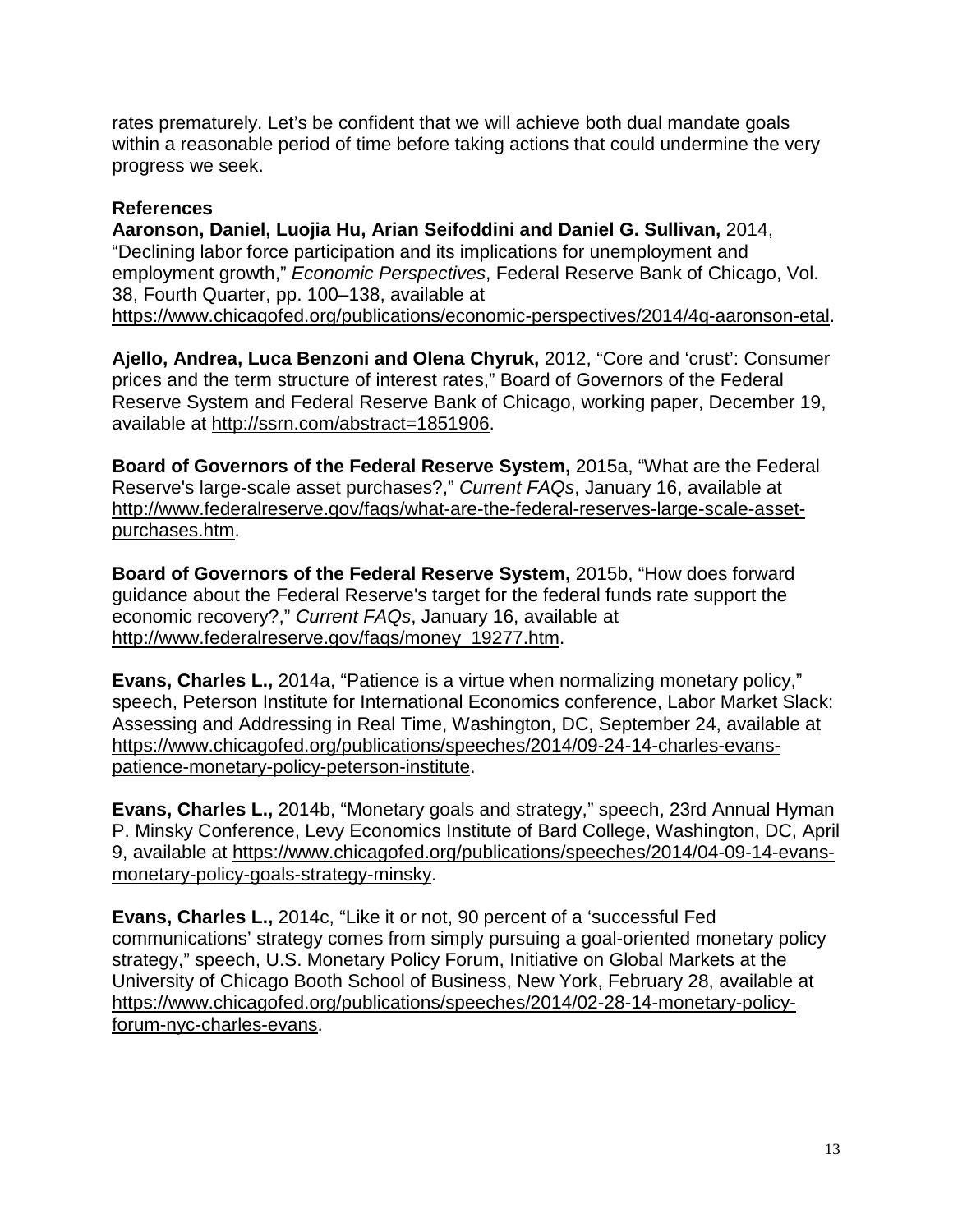**Evans, Charles L.,** 2011, "Monetary policy: Slow progress toward our goals," speech, Rockford Chamber of Commerce Economic Outlook Luncheon, Rockford, IL, February 17, available at [https://www.chicagofed.org/publications/speeches/2011/02-17-rockford.](https://www.chicagofed.org/publications/speeches/2011/02-17-rockford)

**Evans, Charles L.,** 2010, "Monetary policy in a low-inflation environment: Developing a state-contingent price-level target," speech, Federal Reserve Bank of Boston's 55th Economic Conference, Revisiting Monetary Policy in a Low Inflation Environment, Boston, October 16, available at [https://www.chicagofed.org/publications/speeches/2010/10-16-boston-speech.](https://www.chicagofed.org/publications/speeches/2010/10-16-boston-speech)

**Evans, Charles L., Jonas D. M. Fisher, François Gourio and Spencer Krane,** 2015, "Risk management for monetary policy near the zero lower bound," *Brookings Papers on Economic Activity*, Spring, forthcoming.

**Federal Open Market Committee,** 2015, Summary of Economic Projections, Washington, DC, March 18, available at [https://www.federalreserve.gov/monetarypolicy/fomcprojtabl20150318.htm.](https://www.federalreserve.gov/monetarypolicy/fomcprojtabl20150318.htm)

**Federal Open Market Committee,** 2014, press release, Washington, DC, October 29, available at [http://www.federalreserve.gov/newsevents/press/monetary/20141029a.htm.](http://www.federalreserve.gov/newsevents/press/monetary/20141029a.htm)

**Federal Open Market Committee,** 2012a, minutes of FOMC meeting, Washington, DC, September 12–13, available at <http://www.federalreserve.gov/monetarypolicy/files/fomcminutes20120913.pdf>**.** 

**Federal Open Market Committee,** 2012b, press release, Washington, DC, January 25, available at [http://www.federalreserve.gov/newsevents/press/monetary/20120125c.htm.](http://www.federalreserve.gov/newsevents/press/monetary/20120125c.htm)

**Feldman, Ron, Ken Heinecke, Narayana Kocherlakota, Sam Schulhofer-Wohl and Tom Tallarini,** 2015, "Market-based probabilities: A tool for policymakers," Federal Reserve Bank of Minneapolis, working paper, January 7, available at [https://www.minneapolisfed.org/banking/mpd/resources/papers/market-based](https://www.minneapolisfed.org/banking/mpd/resources/papers/market-based-probabilities-a-tool-for-policymakers)[probabilities-a-tool-for-policymakers.](https://www.minneapolisfed.org/banking/mpd/resources/papers/market-based-probabilities-a-tool-for-policymakers)

**Greenspan, Alan,** 2004, "Risk and uncertainty in monetary policy," speech, Meetings of the American Economic Association, San Diego, January 3, available at [http://www.federalreserve.gov/boarddocs/speeches/2004/20040103/default.htm.](http://www.federalreserve.gov/boarddocs/speeches/2004/20040103/default.htm)

**Kocherlakota, Narayana,** 2015, "Goal-based monetary policy report," speech, Market News International event, New York, January 13, available at [https://www.minneapolisfed.org/news-and-events/presidents-speeches/goal-based](https://www.minneapolisfed.org/news-and-events/presidents-speeches/goal-based-monetary-policy-report)[monetary-policy-report.](https://www.minneapolisfed.org/news-and-events/presidents-speeches/goal-based-monetary-policy-report)

**Taylor, John B.,** 1993, "Discretion versus policy rules in practice," *Carnegie-Rochester Series on Public Policy*, Vol. 39, Vol. 1, December, pp. 195–214, available at [http://www.sciencedirect.com/science/article/pii/016722319390009L.](http://www.sciencedirect.com/science/article/pii/016722319390009L)